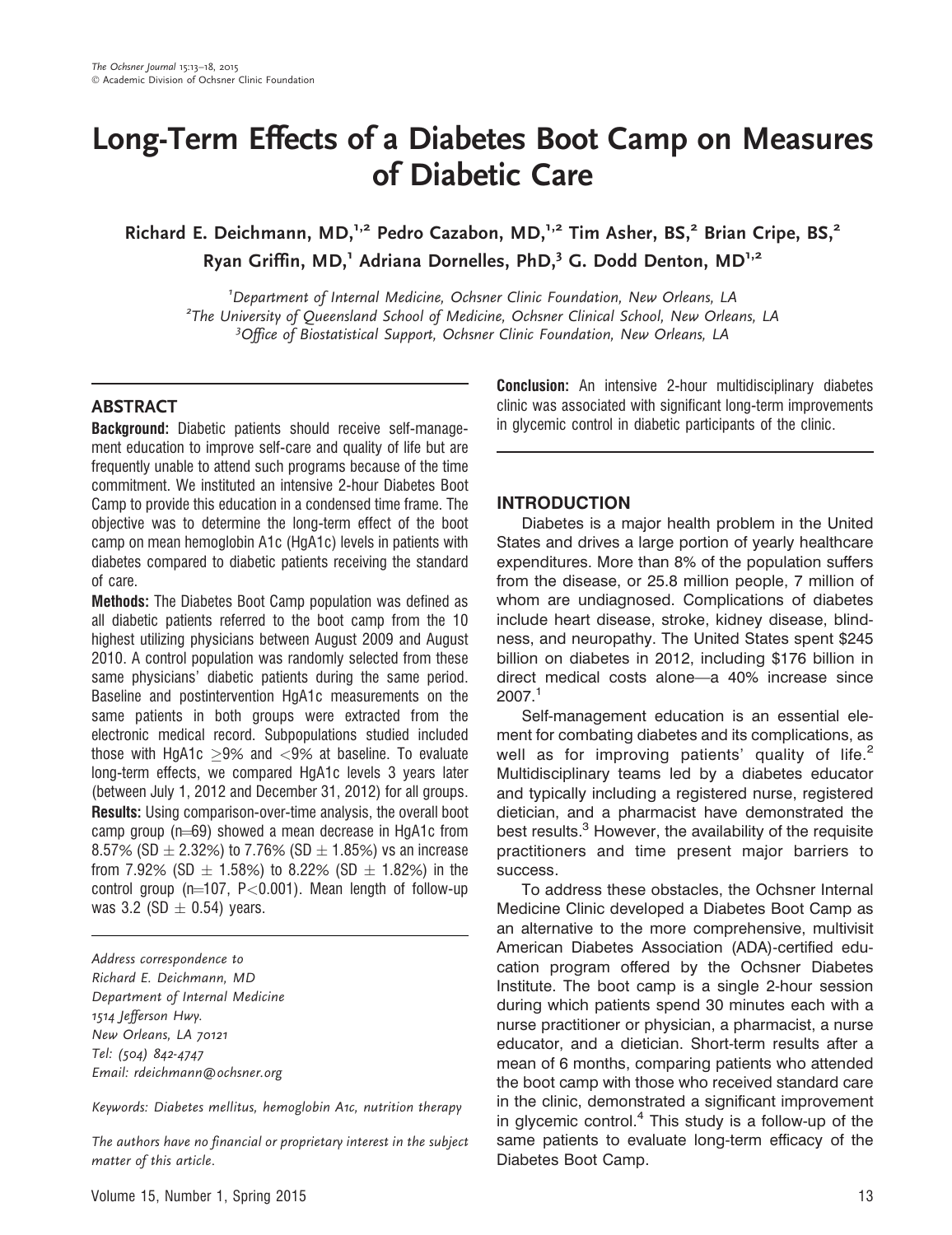# METHODS

This retrospective cohort study compared the effects of the Diabetes Boot Camp with the standard of care in an internal medicine practice on various measures of diabetic control. The Ochsner Institutional Review Board reviewed and approved the study (IRB #2010.163.B). The study was performed at Ochsner Medical Center, New Orleans, LA, in the internal medicine outpatient clinic. A full description of the research design and methods has been previously described.<sup>4</sup>

The 3 study questions to be answered were

- 1. In the group of patients with  $HgA1c > 9$ %, was there a greater decrease in HgA1c among the patients receiving care in the Diabetes Boot Camp compared with those receiving the standard of care?
- 2. In the group of patients with  $HqA1c < 9\%$ , was there a greater decrease in HgA1c among the patients receiving care in the Diabetes Boot Camp compared with those receiving the standard of care?
- 3. Was the decrease in the average HgA1c level greater in the patients receiving care through the Diabetes Boot Camp compared with those receiving the standard of care?

The exposed group was defined as all patients referred to the Diabetes Boot Camp between August 27, 2009, and August 26, 2010, by the 10 primary care physicians with the highest referral rates to the boot camp. The control population of diabetic patients was randomly selected from these same referring physicians' patient populations during the same period. No control patients were referred to the Diabetes Boot Camp. The study populations consisted of both previously diagnosed diabetic patients and newly diagnosed diabetic patients. Patients with both type 1 and type 2 diabetes were included in the study. A variety of treatments, including lifestyle changes, oral hypoglycemics, noninsulin injectable agents, and long- and short-acting insulins, was prescribed in both the standard treatment group and in the boot camp group.

Data were electronically captured from electronic records and verified by randomized chart review. Preand postexposure HgA1c measurements in patients who attended the Diabetes Boot Camp were collected, as well as pre- and postvisit HgA1c measurements across the same time interval among the control patient population.

The preexposure HgA1c value in the Diabetes Boot Camp group was defined as the HgA1c value obtained closest to the date prior to the Diabetes Boot Camp visit but within 6 months of the visit. The shortterm, postexposure HgA1c value was defined as the first HgA1c value following the Diabetes Boot Camp visit and within 3-6 months of the visit. Long-term outcomes were defined as the latest HgA1c values between July 1, 2012, and December 31, 2012. The measurement and definition of the short-term and long-term HgA1c levels in the control group were the same as in the exposed group except that corresponding routine clinic visits instead of boot camp visits anchored the timing of the HgA1c measurements. The only unique variable between the control and exposed groups was the participation of the patient in the Diabetes Boot Camp.

Additionally, patient charts were manually reviewed to determine the incidence of insulin starts in both the control and exposed groups. Insulin starts were defined as any patient not on insulin therapy at the time the preintervention HgA1c value was obtained who began insulin therapy before the longterm, postintervention HgA1c value was obtained. These patients were identified, and the rate of insulin starts was compared between the study groups.

The Diabetes Boot Camp consisted of 4 separate 30-minute visits with a multidisciplinary team. During those 2 hours, each patient was individually evaluated by a physician or nurse practitioner, a pharmacist, a nurse educator, and a registered dietician. Each healthcare professional had defined roles. The physician or nurse practitioner evaluated the patient, addressed patient concerns, and made treatment decisions based on the patient's medical status. This evaluation included an assessment of disease severity, preventive healthcare needs, and appropriate adjustment of therapy. The pharmacist evaluated the patient's medical regimen, drug interactions, financial constraints impacting medical adherence, and side effects. The pharmacist also made recommendations for adjustments related to comorbidities, renal or liver disease, and generic utilization goals. The nurse educator reviewed the plan of care for diabetes management: basic pathophysiology, blood sugar monitoring, treatment of hypoglycemia, treatment of hyperglycemia, self-care, when to call the physician, and follow-up care. Finally, a registered dietician addressed individual nutrition needs and assessed the patient's willingness to change, taking into account any personal and cultural preferences. A goal range for carbohydrate intake at meals was suggested and food label information reviewed during this medical nutrition therapy (MNT) visit. Educational material regarding nutrition for diabetic patients was also provided.

The visit was completed when a nurse coordinator ensured all follow-up appointments had been made, appropriate vaccines given, and medication and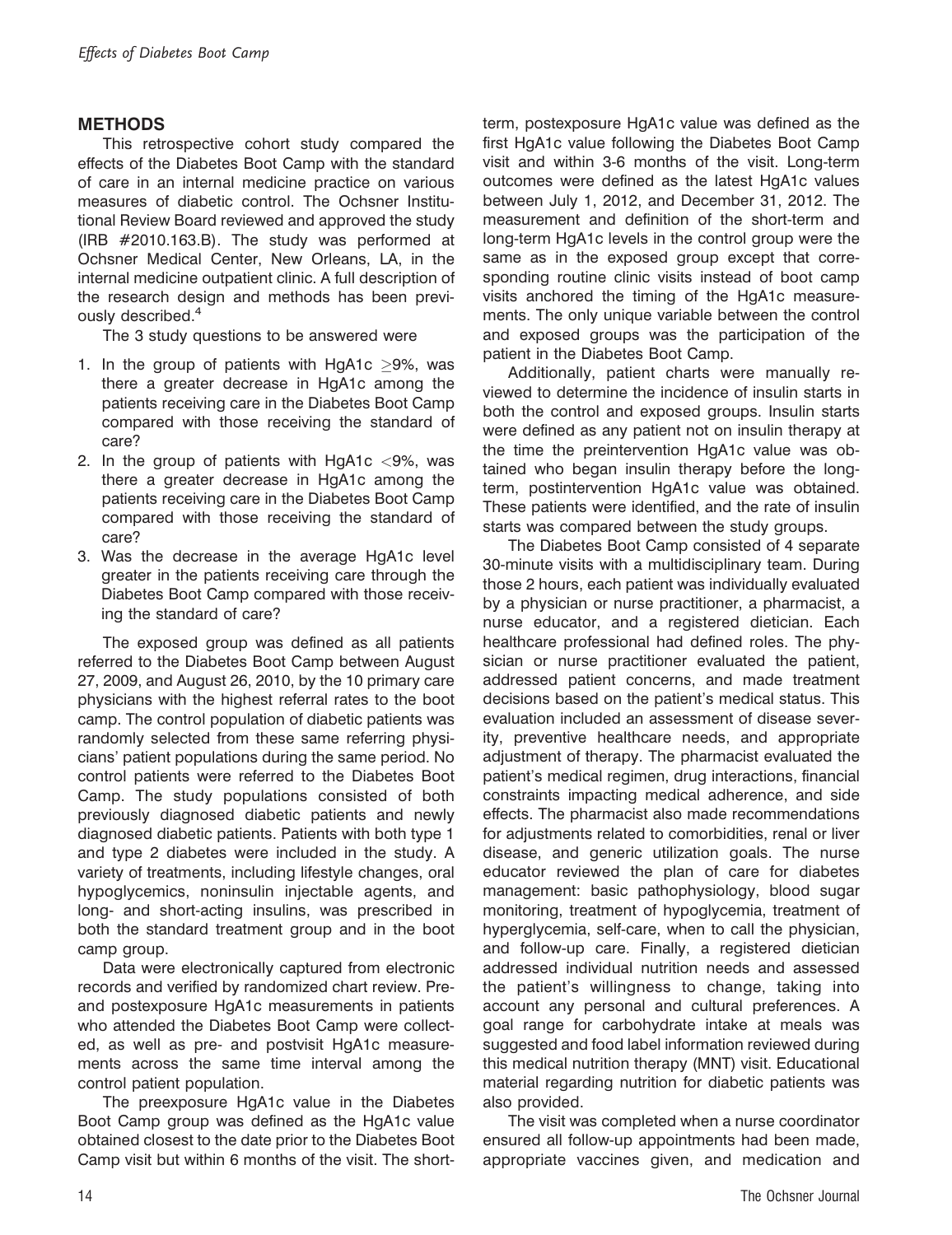supplies provided. Standardized documentation in the chart was reviewed during the session using a preprinted form with a checklist and areas that allowed for a short narrative.

For statistical analysis, the HgA1c mean differences between the control cohort and the boot camp cohort at each period were calculated and then compared using t tests. In addition, we also tested the effect of time within each cohort. For instance, for the control cohort, we computed the difference in means at baseline and follow-up visits to assess statistical significance.  $P$  values <0.05 were considered statistically significant. All analyses were performed using Stata v.11 (College Station, TX).

#### RESULTS

Of the 176 patients available for long-term followup, 69 were in the Diabetes Boot Camp cohort and 107 were in the control cohort. The boot camp cohort had a baseline HgA1c of 8.57%, a short-term followup value of 7.34%, and a long-term follow-up HgA1c of 7.76%. The control cohort experienced a steady rise in HgA1c from a baseline of 7.92% to 8.02% in the short term and 8.22% in long-term follow-up. See Table 1.

The mean time to the first measurement in the short-term analysis was 6.26 months (SD  $\pm$  4.09). The mean time to the second measurement in the longterm analysis was 3.2 years (SD  $\pm$  0.54). Mixed models with random effects were employed to assess how the change in HgA1c over time differed between the boot camp group and the control group using group-by-time interaction. A significant difference was seen between the 2 groups ( $z=-4.28$ ,  $P<0.001$ ; Figure 1).

Patients in the boot camp cohort with baseline HgA1c <9% ( $n=42$ ) improved from 7.02% to 6.73% in the short term, followed by an increase to 6.96% in the long term. In comparison, HgA1c values in patients in this control group ( $n=84$ ) steadily rose from a baseline of 7.19% to 7.50% in the short term and to 7.79% in the long term. See Table 2.

The mean time to the first measurement in the short-term analysis of patients with HgA1c <9% was 6.55 months (SD  $\pm$  4.10). The mean time to the



Figure 1. Group-by-time interaction effects–overall results.  $*P<0.05$  compared to standard care at baseline and short term, respectively.  $\dagger P$  > 0.05 compared to standard care at long term. § P value showing comparison between groups over time.  $\angle$  n=99 at long term. HgA1c, hemoglobin A1c.

second measurement in the long-term analysis of patients with HgA1c <9% was 3.27 years (SD  $\pm$  0.52). In this analysis of better controlled diabetic patients, mixed models with random effects were employed to assess how the change in HgA1c over time differed between the boot camp group and the control group using group-by-time interaction. Significant differences were found between the 2 groups of patients with HgAlc  $<9\%$  (z=3.10, P=0.002; Figure 2).

Finally, in comparing patients in the study with baseline HgA1c levels  $\geq$ 9%, those in the boot camp cohort ( $n=27$ ) improved initially from 10.97% to 8.29% in the short term, followed by a rise to 9.0% in the long term. In comparison, HgA1c in patients in the control group  $(n=23)$  steadily decreased from a baseline of 10.59% to 9.94% in the short term  $(P<0.003)$  and to 9.82% in the long term. See Table 3.

The mean time to the first measurement in the short-term analysis of patients with  $HqA1c > 9%$  was 5.3 months (SD  $\pm$  3.96). The mean time to the second measurement in the long-term analysis of patients with HgA1c  $\geq$ 9% was 3.0 years (SD  $\pm$  0.51). Mixed models with random effects were employed to assess how the change in HgA1c over time differed between the boot camp and the control group using group-by-time

| Table 1. Overall Hemoglobin A1c (HgA1c) Results |  |
|-------------------------------------------------|--|
|-------------------------------------------------|--|

| Variable               | Boot Camp (n=69) mean $\pm$ SD | Standard Care (n=107) <sup>a</sup> mean $\pm$ SD | P value <sup>b</sup> |
|------------------------|--------------------------------|--------------------------------------------------|----------------------|
| $HgA1c\% - baseline$   | $8.57 \pm 2.32$                | $7.92 + 1.58$                                    | 0.037                |
| $HgA1c\% - short term$ | $7.34 + 1.60$                  | $8.02 + 1.76$                                    | 0.010                |
| $HgA1c\% - long term$  | $7.76 + 1.85$                  | $8.22 + 1.82$                                    | 0.111                |

<sup>a</sup>n=99 at long term.

<sup>b</sup>t tests adjusted for unequal variance.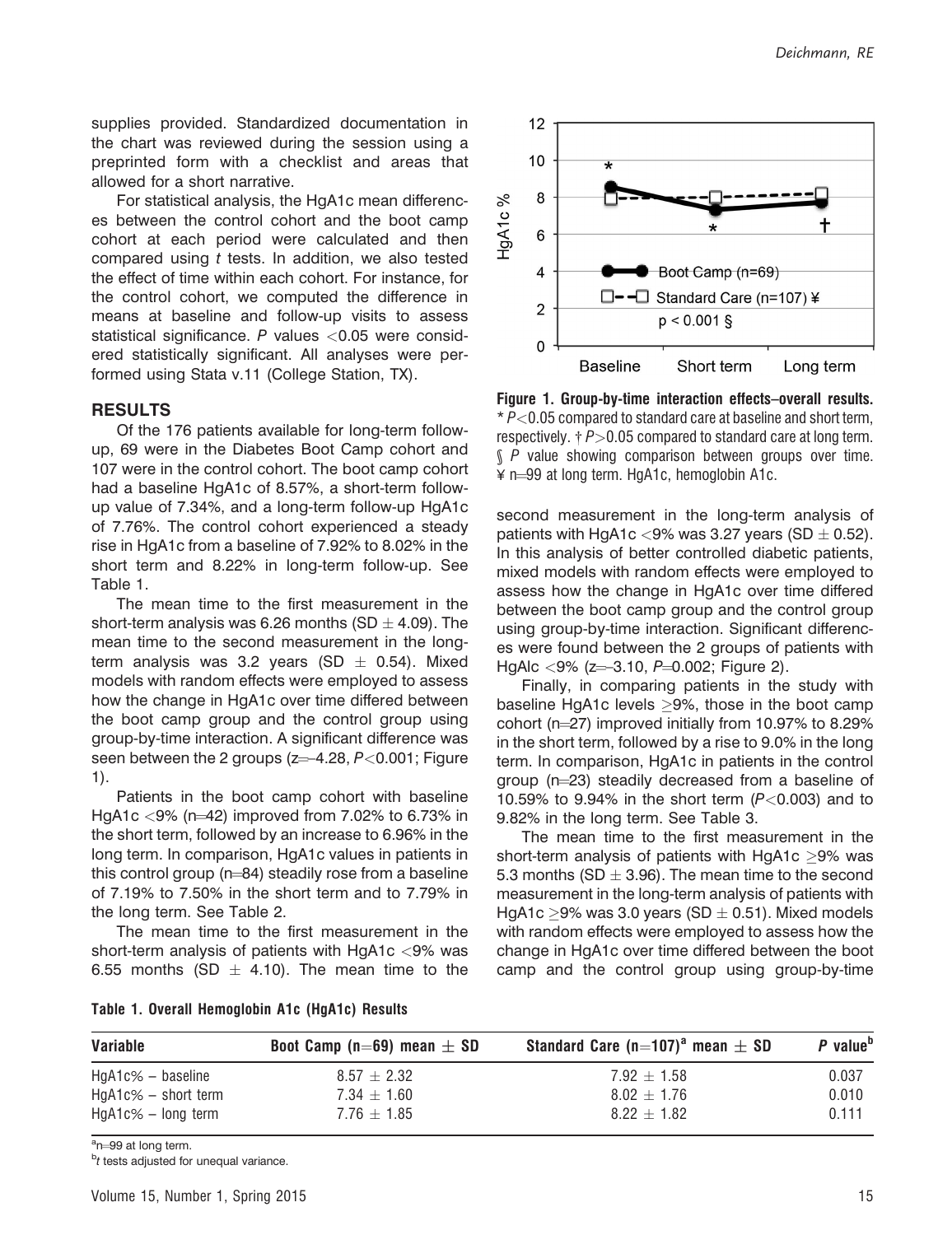| Variable               | Boot Camp (n=42) mean $\pm$ SD | Standard Care (n=84) <sup>a</sup> mean $\pm$ SD | P value <sup>b</sup> |
|------------------------|--------------------------------|-------------------------------------------------|----------------------|
| $HgA1c\% - baseline$   | $7.02 + 0.75$                  | $7.19 + 0.91$                                   | 0.3038               |
| $HgA1c\%$ – short term | $6.73 + 0.86$                  | $7.50 + 1.34$                                   | $<$ $0.001$          |
| $HgA1c\% - long term$  | $6.96 + 0.95$                  | $7.79 + 1.67$                                   | 0.003                |

Table 2. Comparison Between Hemoglobin A1c (HgA1c) <9% Groups

<sup>a</sup>n=78 at long term.

<sup>b</sup>t tests adjusted for unequal variance.

interaction. No significant differences were found in the HgA1c  $\geq$ 9% group (z=-1.74, P=0.082; Figure 3), indicating that the overall time did not have a significant effect in changing HgA1c levels in the 2 groups.

The frequency of insulin starts in the boot camp group ( $n=3$ , 4%) was not significantly different from the number of insulin starts in the control group  $(n=13, 12\%; P=0.069).$ 

### **DISCUSSION**

In our previous report of the short-term results of the Diabetes Boot Camp intervention, we reported significant declines in HgA1c in the participants of the boot camp compared to the control group. These short-term results were noted within 6 months of the patients' participation in this single 2-hour clinic visit.<sup>4</sup> This current study assessed the impact after a mean follow-up of 3.2 years. The analysis indicates an enduring association of this single intervention with continued significantly lower HgA1c levels over time in the participating population compared to the control population. Furthermore, we did not see a difference in the rate of insulin starts in the 2 groups. To our knowledge, our report is unique in providing



Figure 2. Group-by-time interaction effects in the hemoglobin **A1c (HgA1c)**  $<$ **9% group.** †  $P$ >0.05 compared to standard care at baseline.  $* P<0.05$  compared to standard care at short term and long term, respectively. § P value showing comparison between groups over time.  $\angle$  n=78 at long term.

evidence of a long-term benefit of this type of single, multidisciplinary educational episode in improvements in glycemic control. Our subanalysis studied the effects of the boot camp on patients with wellcontrolled and poorly controlled diabetes. Interestingly, only the well-controlled group showed a significant improvement over time at the 3-year mark. In contrast, although the poorly controlled group attending the Diabetes Boot Camp showed a significant early improvement, the group experienced a gradual upward trend in HgA1c values, while the standard of care group's HgA1c values slowly trended downward.

The upward trend in the HgA1c of the Diabetic Boot Camp population after the 6-month endpoint may indicate that additional educational sessions may be of benefit in reinforcing the lessons learned and improving the durability of the effect. This educational reinforcement may have been most helpful for those in the well-controlled group because the HgA1c values in that group drifted up almost to baseline levels by the 3-year follow-up. The gradual trend in those receiving the standard of care was toward worse glycemic control.

Several studies have demonstrated the effectiveness of dedicated diabetes clinics versus usual care.<sup>5-7</sup> A metaanalysis concluded that disease management clinics with a high frequency of patient contacts and the ability to modify therapies conferred significant improvements in glycemic control as measured by HgA1c. $<sup>7</sup>$  Each of the 4 components of the Diabetes</sup> Boot Camp experience has evidence-based support for its effectiveness. Additionally, delivery of such care through a disease management clinic structure has been shown to be an effective healthcare delivery  $model.<sup>8,9</sup>$ 

MNT was an important part of this program. Evidence is strong that MNT provided by a registered dietician is an effective part of the therapy for the treatment of diabetes,<sup>10</sup> and the ADA recommends the use of MNT in the delivery of diabetes education to patients.<sup>11</sup> Reductions in HgA1c of 1%-2% have been documented with MNT.<sup>12</sup> MNT has also been shown to improve lipid abnormalities and blood pressure control in diabetic patients.<sup>13,14</sup> Healthcare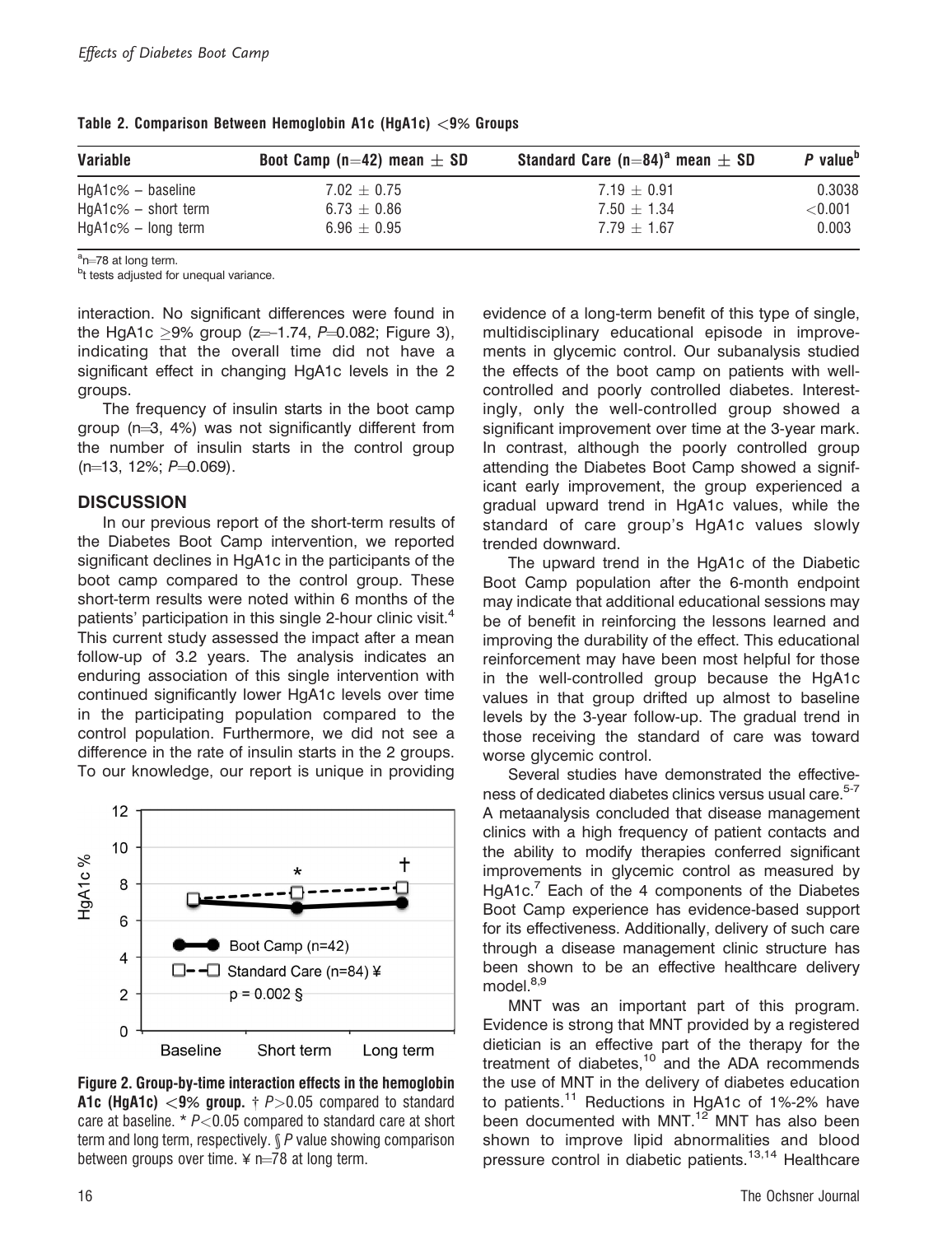| Variable               | Boot Camp (n=27) mean $\pm$ SD | Standard Care (n=23) <sup>a</sup> mean $\pm$ SD | $P$ value <sup>b</sup> |
|------------------------|--------------------------------|-------------------------------------------------|------------------------|
| $HgA1c\% - baseline$   | $10.97 + 1.82$                 | $10.59 + 1.26$                                  | 0.395                  |
| $HgA1c\%$ – short term | $8.29 + 2.00$                  | $9.94 + 1.70$                                   | 0.003                  |
| $HgA1c\% - long term$  | $9.00 + 2.21$                  | $9.82 + 1.45$                                   | 0.129                  |

Table 3. Comparison Between Hemoglobin A1c (HgA1c)  $>9\%$  Groups

<sup>a</sup>n=21 at long term.<br><sup>b</sup>t tests adjusted for

 $b$ <sup>b</sup>t tests adjusted for unequal variance.

providers should promote dietary changes as part of a myriad of permanent lifestyle modifications for the treatment of type 2 diabetes mellitus.<sup>15</sup> Another component of the Diabetes Boot Camp consisted of pharmacist-directed care, a model that has also been shown to be effective in improving glycemic control.<sup>16</sup> Finally, counseling by diabetes nurse educators, another component of our clinic, has been shown to be an effective intervention in improving diabetes care.<sup>17</sup>

Studies have demonstrated that other tools effective in improving long-term glycemic control include group medical visits and psychological counseling.<sup>18,19</sup> Despite the many studies indicating the effectiveness of various interventions, lack of adherence to recommended therapy by patients with diabetes has been a major factor in poor diabetes control. Overall efforts to improve adherence have met with mixed results. In fact, a Cochrane review evaluated the overall effectiveness of various interventions to improve adherence to diabetes care recommendations and concluded that none of the interventions they studied appears to confer a benefit.<sup>20</sup> The findings of this Cochrane review



Figure 3. Group-by-time interaction effects in the hemoglobin **A1c (HgA1c)**  $\ge$ **9% group.** † P $>$ 0.05 compared to standard care at baseline and long term, respectively.  $* P<0.05$ compared to standard care at short term.  $\oint P$  value showing comparison between groups over time.  $\angle$  n=21 at long term.

indicate that implementing an effective diabetes education clinic remains an elusive goal.

The Diabetes Boot Camp was unique in its structured approach with 4 consecutive 30-minute visits with various healthcare specialists to advance the patient's understanding of diabetes and provide customized recommendations to improve disease management. As noted, each of the 4 visits has been independently associated in the literature with improvements in measures of diabetes care. In our study, the combination of all 4 of these interventions in 1 session appeared to have long-term benefit. The clinic also met an unfilled need for diabetes education. Primary care physicians were unable to devote 2 hours of office visit time to such education for each patient. At the same time, the longer, more rigorous, ADA-certified education programs frequently required more time than patients were able to commit to such instruction.

This study had several potential limitations. Selection bias may have occurred in the comparison of patients in the boot camp group with patients in the control group because those participating in the diabetes clinic may have been better motivated. We also did not measure other parameters of diabetes care including cardiovascular risk assessments, hospitalization rates, or cost-effectiveness data.

Patients and physicians have been quite satisfied with the services provided by the Diabetes Boot Camp. Physicians note the clinic has relieved them of much of the diabetes educational activity that they found hard to provide on their own to their patients. The concept has been awarded a federal Beacon Community Cooperative Agreement Program grant and has been replicated at other sites in our healthcare system.

#### **CONCLUSION**

This study found an association between an intense, single 2-hour multidisciplinary clinic and long-term improvements in glycemic control in patients with diabetes. Such a clinic may provide an important tool in the array of offerings providers can